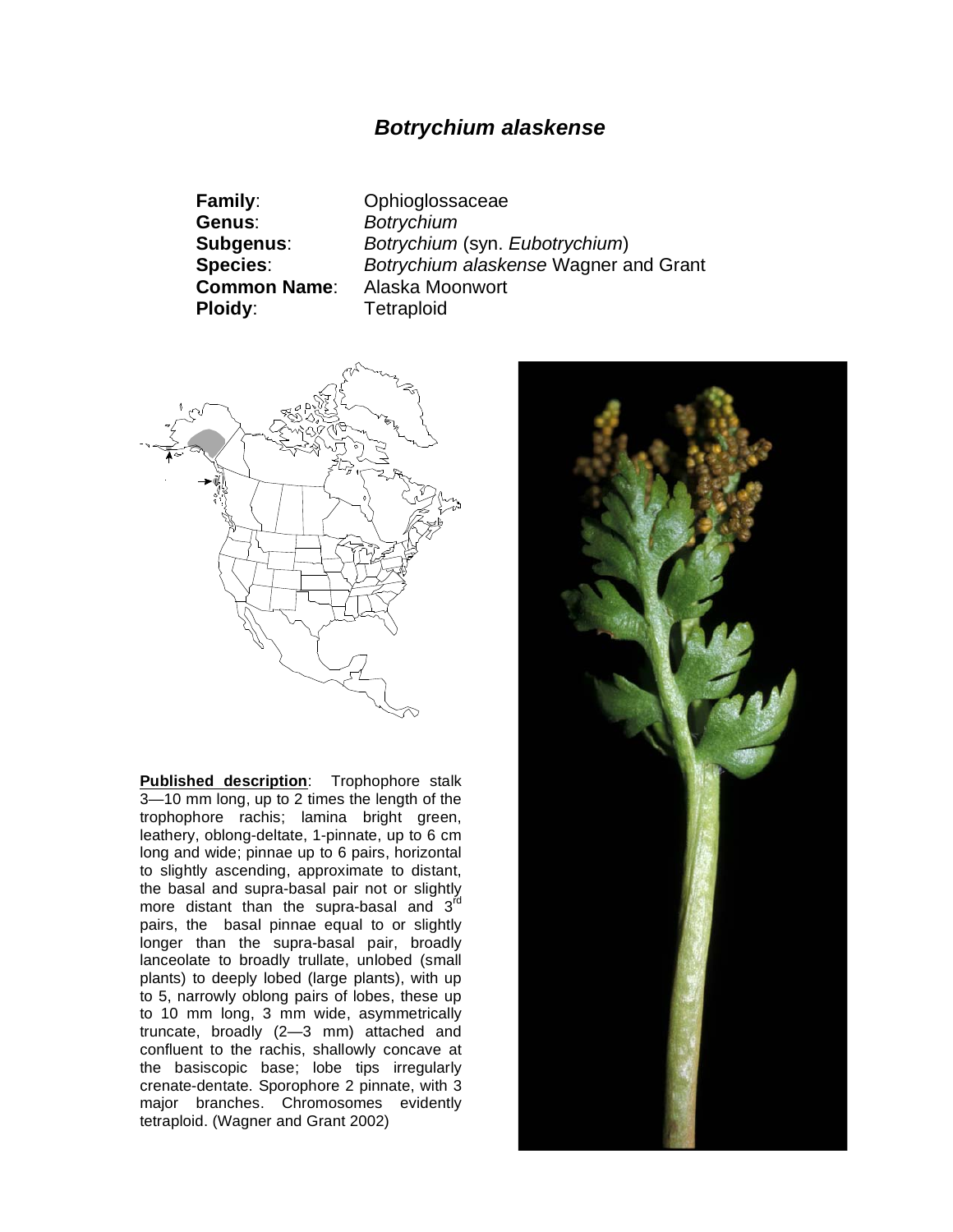## **Identification**

*Botrychium alaskense* is one of three commonly occurring twice-dissected moonworts occurring in Alaska and the Yukon territory, the other two being *B. pinnatum* and *B. lanceolatum*. Although *B. alaskense* sometimes has a yellow-green color, all three species can have a similarly dark green color and a lustrous surface. *B. alaskense* is most easily distinguished from *B. lanceolatum* by its distinctly pinnately divided trophophore with basal pinnae only slightly larger than the second pair, in contrast to the ternately divided trophophore of *B. lanceolatum* with basal pinnae more than twice as wide as the second pair. It is most easily distinguished from *B. pinnatum* by its ternately divided sporophore in contrast to the pinnately branched trophophore of *B. pinnatum*. However trophophores of small plants of *B. alaskense* often have a more or less triangular shape similar to those of *B. lanceolatum* and sporophores that are pinnately branched. In such cases *B. alaskense* can be distinguished from *B. lanceolatum* by its longer sporophore stalk (exceeding  $\frac{1}{2}$  the length of the trophophore) and from *B. pinnatum* by its wedge shaped pinna bases and sharply angular pinna and pinna lobe apices.

 Two other twice-dissected species have rare occurrences in the far northwestern mountains, *B. hesperium* and *B. pedunculosum*. Both can be differentiated from the three species described above by their distinctly stalked trophophores and glaucous surfaces.

## **Distribution**

*Botrychium alaskense* occurs in the southern third of Alaska including the Alaska peninsula and the panhandle. It has not been recorded in the Yukon Territory although it occurs nearby in the Wrangell-St. Elias Mountains of Alaska.

## **Habitat**

 At low elevations in interior Alaska *B. alaskense* grows in naturally or artificially disturbed meadows, roadsides, riverbars and infrequently mowed lawns and fields. At higher elevations it grows in riverine meadows, sandy fields and lightly vegetated scree slopes.